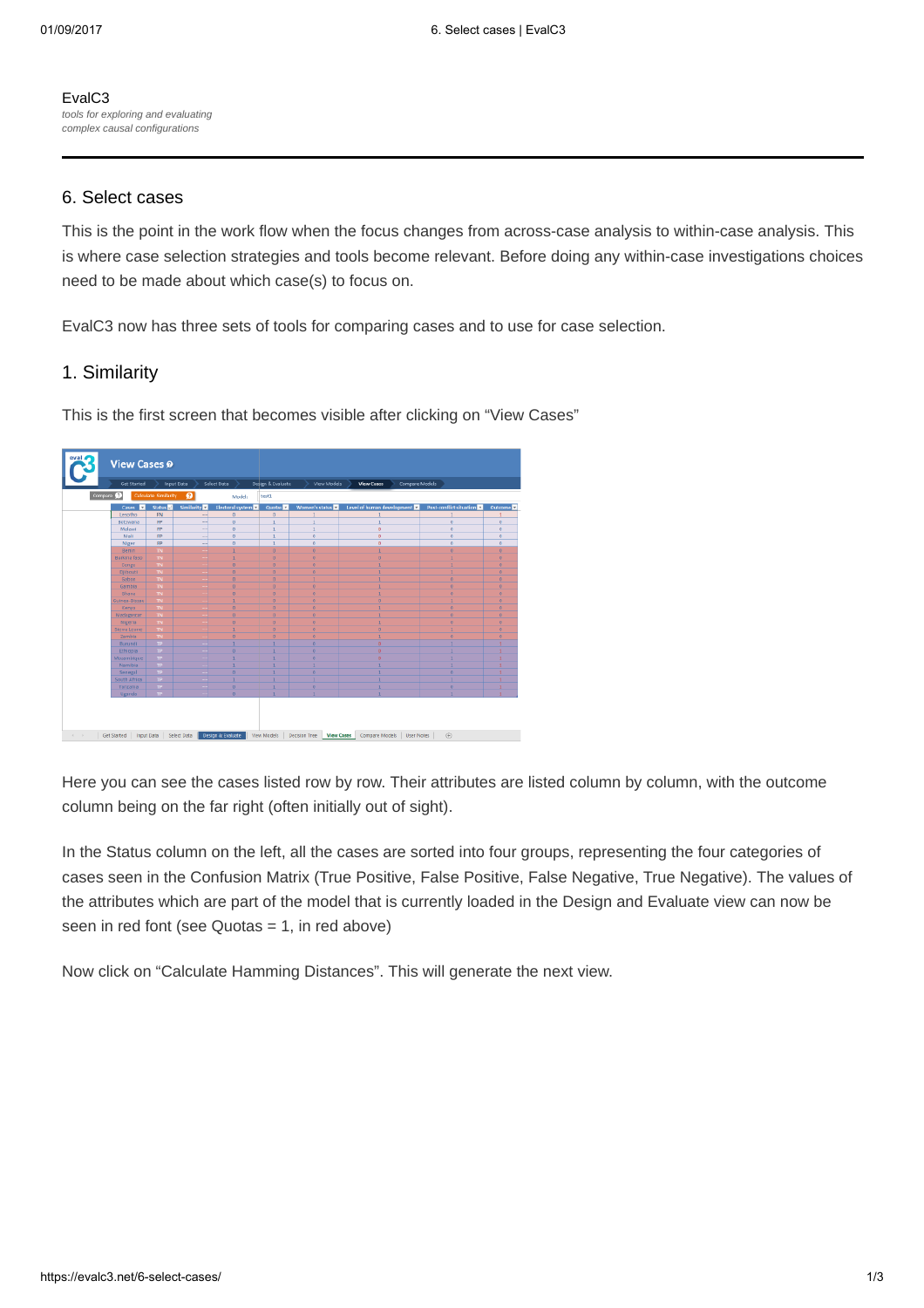|                                |                             |                                       |                         |                                               | Design & Evaluate       | View Models<br><b>View Cases</b> | <b>Compare Models</b>   |                      |
|--------------------------------|-----------------------------|---------------------------------------|-------------------------|-----------------------------------------------|-------------------------|----------------------------------|-------------------------|----------------------|
| Compare 1                      |                             | Calculate Similarity<br>$\mathcal{L}$ |                         | test1<br>Model:                               |                         |                                  |                         |                      |
| $\overline{a}$<br><b>Cases</b> | <b>Status</b>               | Similarity <sup>7</sup>               | <b>Electoral system</b> | Quotas <sup>2</sup>                           | Women's status          | Level of human development       | Post-conflict situation | Outcome <sup>E</sup> |
| Lesotho                        | <b>FN</b>                   | 52%                                   | $\alpha$                | $\Omega$                                      | 1                       | $\mathbf{1}$                     | $\mathbf{1}$            | $\mathbf{1}$         |
| Botswana                       | FP.                         | 52%                                   | $\Omega$                | $\mathbf{1}$                                  | 1                       | $\mathbf{1}$                     | $\circ$                 | $\Omega$             |
| Malawi                         | <b>FP</b>                   | 46%                                   | $\Omega$                | $\mathbf{1}$                                  | ٠                       | ø                                | $^{\circ}$              | $\Omega$             |
| Mali                           | <b>FP</b><br><b>FP</b>      | 55%<br>55%                            | $\alpha$<br>$\Omega$    | $\mathbf{1}$<br>$\mathbf{1}$                  | $\circ$<br>$\mathbf{0}$ | $\sigma$<br>$\mathbf{0}$         | $\circ$<br>$\mathbf{0}$ | $\Omega$<br>$\Omega$ |
| Niger<br>Benin                 | <b>TN</b>                   | 55%                                   | $\mathbf{1}$            | $\circ$                                       | $\circ$                 | $\mathbf{1}$                     | $\circ$                 | $\Omega$             |
| <b>Burkina faso</b>            | TN                          | 48%                                   | $\mathbf{1}$            | $\alpha$                                      | $\circ$                 | o                                | $\mathbf{1}$            | $\Omega$             |
| Congo                          | TN                          | 62%                                   | $\circ$                 | $\circ$                                       | $\circ$                 | 1                                | 1                       | $\circ$              |
| Djibouti                       | TN                          | 62%                                   | $\Omega$                | $\alpha$                                      | $\circ$                 | $\mathbf{1}$                     | $\mathbf{1}$            | $\Omega$             |
| Gabon                          | TN.                         | 54%                                   | $\circ$                 | $\circ$                                       | ı                       | $\mathbf{1}$                     | $\circ$                 | $\mathbf{0}$         |
| Gambia                         | TN                          | 63%                                   | $\alpha$                | $\alpha$                                      | $\circ$                 | 1                                | $\circ$                 | $\theta$             |
| Ghana                          | <b>TN</b>                   | 63%                                   | $\circ$                 | $\circ$                                       | $\circ$                 | $\mathbf{1}$                     | $\circ$                 | $\theta$             |
| Guinea-Bissau                  | <b>TN</b>                   | 48%                                   | $\mathbf{1}$            | $\circ$                                       | $\circ$                 | 0                                | $\mathbf{1}$            | $\circ$              |
| Kenya                          | <b>TN</b>                   | 63%                                   | $\circ$                 | $\circ$                                       | $\circ$                 | $\mathbf{1}$                     | $\circ$                 |                      |
| Madagascar                     | TN                          | 63%                                   | $\circ$                 | $\theta$                                      | $\circ$                 | $\mathbf{1}$                     | $\circ$                 | $\theta$             |
| Nigeria                        | TN                          | 63%                                   | $\Box$                  | $\begin{array}{c} \n\mathbf{O} \n\end{array}$ | $\circ$                 | $\mathbf{1}$                     | $\circ$                 |                      |
| Sierra Leone                   | TN                          | 48%                                   | $\mathbf{1}$            | $\Omega$                                      | $\circ$                 | $\circ$                          | $\mathbf{1}$            | $\circ$              |
| Zambia                         | TN                          | 63%                                   | $\mathbf{0}$            | $\circ$                                       | $\circ$                 | $\overline{1}$                   | $\circ$                 |                      |
| Burundi                        | <b>TP</b>                   | 46%                                   | $\mathbf{1}$            | $\mathbf{1}$                                  | $\circ$                 | 0                                | $\mathbf{1}$            | $\mathbf{1}$         |
| Ethiopia                       | TP.                         | 54%                                   | $\overline{0}$          | $\mathbf{1}$                                  | $\circ$                 | $\ddot{\text{o}}$                | $\mathbf{1}$            | $\mathbf{1}$         |
| Mozambique                     | <b>TP</b>                   | 46%                                   | $\mathbf{1}$            | $\mathbf{1}$                                  | $\circ$                 | o                                | 1                       | 1                    |
| Namibia                        | TP.                         | 43%                                   | $\mathbf{1}$            | 1                                             | ŧ                       | 1                                | ı                       | $\mathbf{1}$         |
| Senegal                        | <b>TP</b>                   | 62%                                   | $\circ$                 | 1                                             | $\circ$                 | ٠                                | $\circ$                 |                      |
| South Africa                   | <b>TP</b>                   | 43%                                   | $\mathbf{1}$            | 1                                             | ×.                      | $\mathbf{1}$                     | $\mathbf{1}$            | $\mathbf{1}$         |
| Tanzania                       | <b>TP</b><br>$\overline{P}$ | 62%<br>51%                            | $\circ$<br>$\Omega$     | ı<br>1                                        | $\circ$                 | 1<br>f.                          | $\circ$<br>f.           | $\mathbf{1}$         |
| Uganda                         |                             |                                       |                         |                                               |                         |                                  |                         |                      |

In the Hamming Distance column, there are now some percentage figures. High numbers mean a case is very similar to the other cases in that Confusion Matrix category. It can be called a Modal case, because it is a type of average, it has many attributes in common with other cases in that group.

Low numbers mean a case is very dissimilar to the other cases in that Confusion Matrix category. It can be called an Outlier case, it has few attributes in common with the other cases in that group.

# 2. Compare

Now select a case of interest with a cursor click, then click on the Compare button. The following screen will appear.



To the left, there are now two new columns. The selected case (Benin, highlighted in blue) is any case that is of particular interest. Clicking on Compare generates the percentage values seen in the MS&MD column. The light green highlighted cases are those most similar (MS) to the selected case, the beige highlighted cases are those most different (MD) from the selected case. Whenever we choose another row as the selected case, the percentages will be recalculated and the highlighted colours re-located to the highest and lowest valued cells. The Compare function gives us a view of how specific cases compare to each other.

# 3. Case filtering by attribute

We can also carry out more focused comparisons, according to our interest. By opening the drop-down menu on any field we can choose to remove some types of cases from the current view. For example, we may only want to